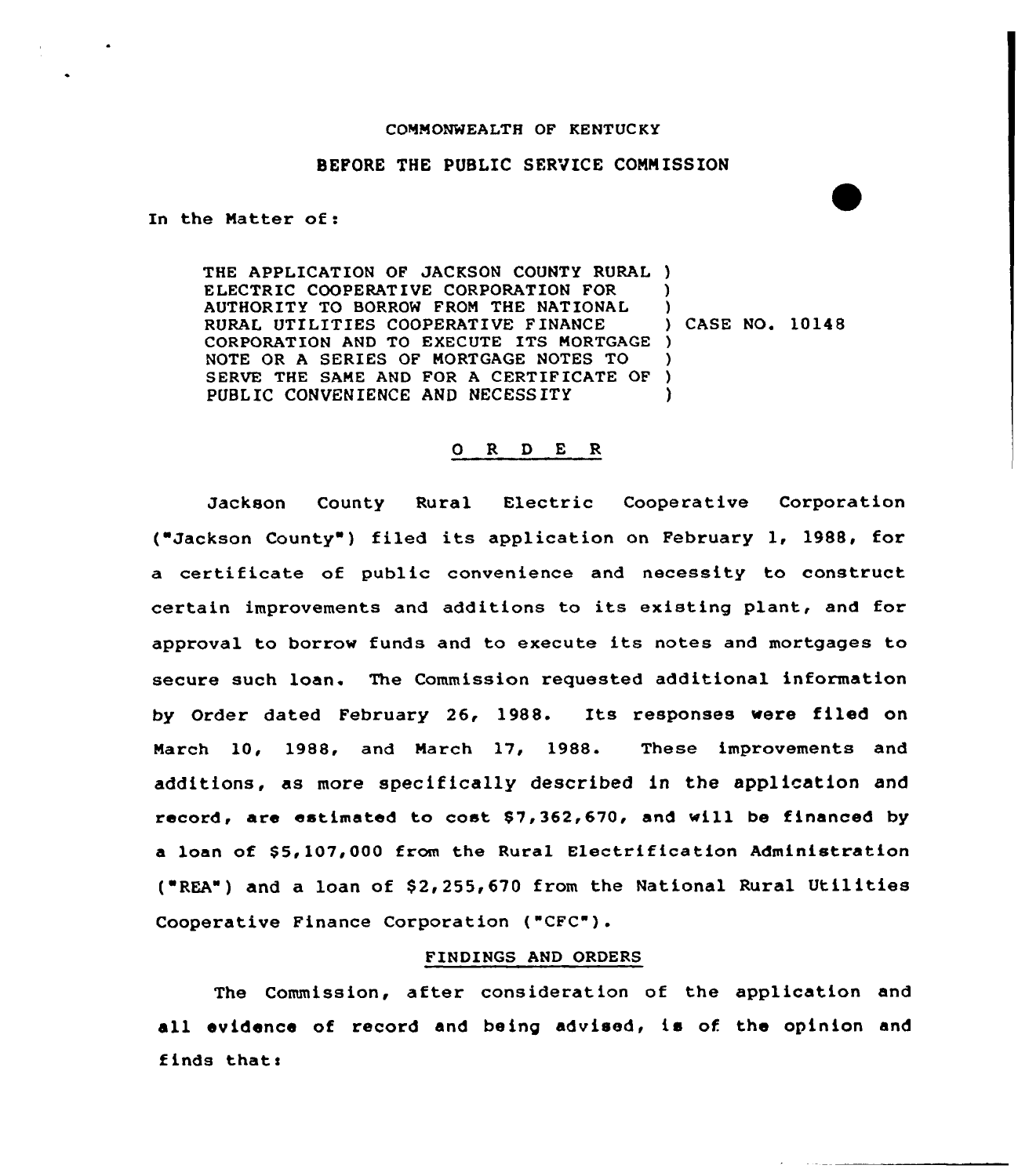1. Public convenience and necessity require the construction by Jackson County of the improvements and additions to its existing plant as described in the application and record, and that a certificate should be granted.

2. The proposed borrowing from CFC is for lawful objects within the corporate purposes of Jackson County, is necessary and appropriate for and consistent with the proper performance by Jackson County of its service to the public, and will not impair its ability to perform that service.

3. Jackson County is capable of executing its notes as security for the loan as stated herein.

4. Jackson County should utilize the interest rate program which will result in the net lowest cost of money to Jackson County over the term of the financing.

5. Jackson County should notify the Commission of the interest rate option elected for financing approved herein along with a statement as to the basis for the decision.

6. The proceeds from the proposed borrowing should be used only for the lawful purposes set out in the application and record.

7. Jackson County should file, along with its monthly financial report to the Commission, the current interest rate on its variable rate loans outstanding.

8. As the issuance of securities or evidences of indebtedness subject to the control of a federal governmental

 $-2-$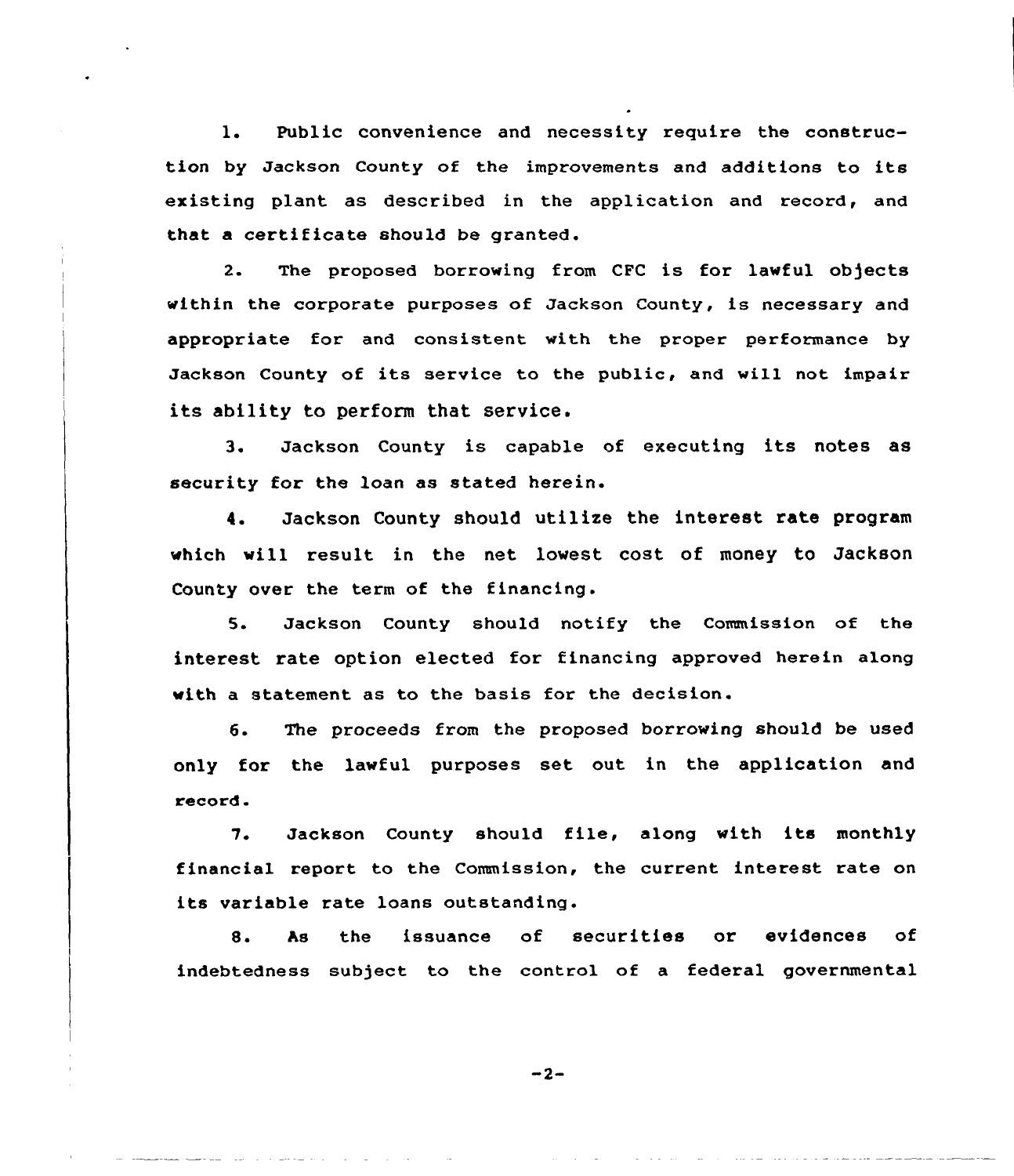agency does not require Commission approval, KRS 278. 300 (10), and as the REA is an agency of the federal government, no action of Jackson County's proposed loans from the REA is required.

IT IS THEREFORE ORERED that:

l. Jackson County be and it hereby is granted <sup>a</sup> certificate of public convenience and necessity to proceed with the construction and additions as set forth in the application and record.

2. Jackson County be and it hereby is authorized to borrow \$ 2,255,670 from CFC for a 35-year period and bearing either a fixed or variable interest rate, as chosen by Jackson County at the time the first monies are drawn from CFC, subject to the provisions and terms of the application with respect to renegotiation of the interest rate.

3. Jackson County be and it hereby is authorized to execute its notes as security for the loan herein authorized.

4. Jackson County shall comply with all matters set out in Findings <sup>4</sup> through <sup>7</sup> as if it was individually so ordered.

Nothing herein contained shall be deemed a warranty or finding of value of securities or financing authorized herein on the part of the Commonwealth of Kentucky or any agency thereof.

 $-3-$